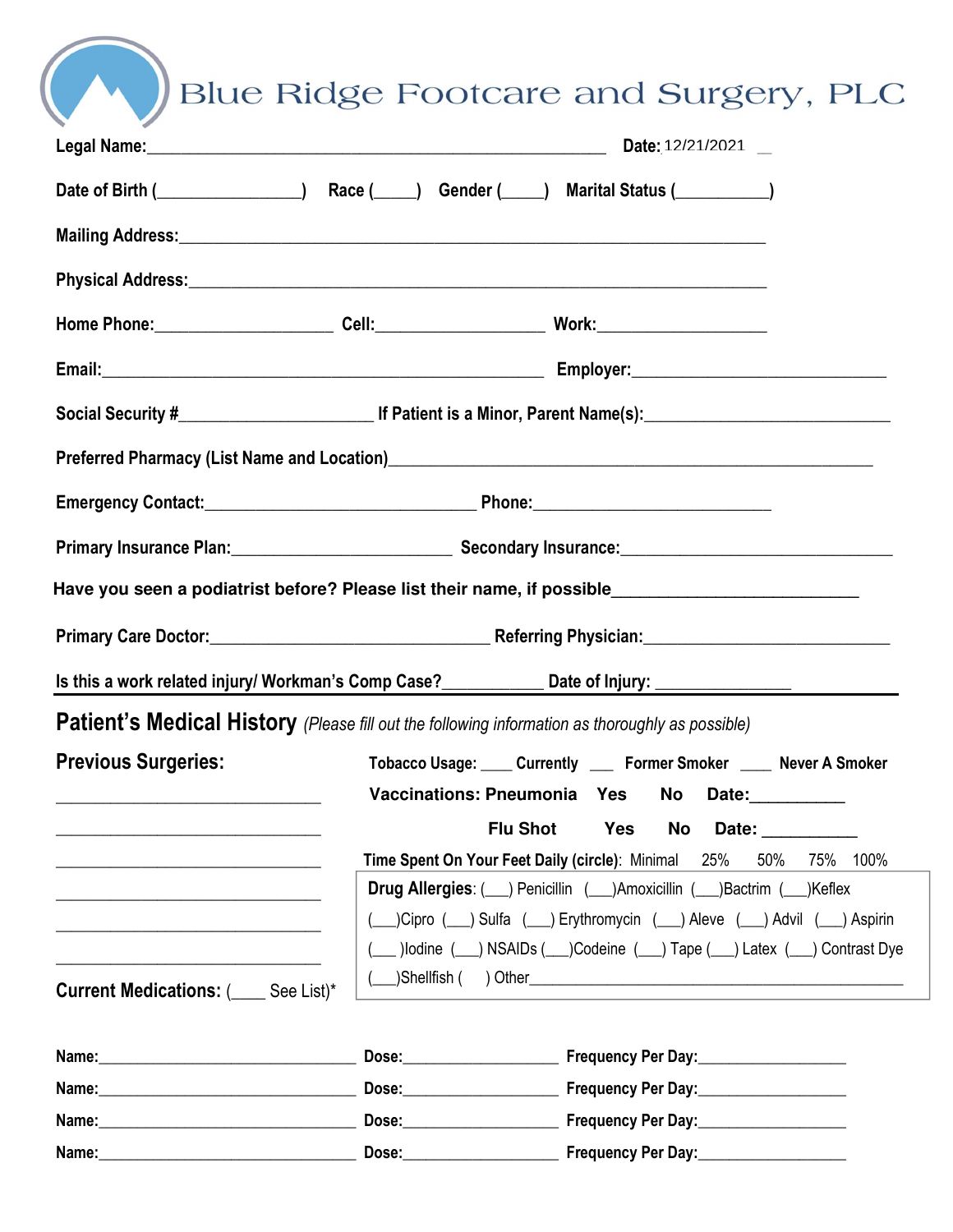Patient Name:



| <b>AIDS/HIV</b><br>_Amputation(s) ____Dizziness<br><b>Anemia</b><br>Asthma<br><b>Atrial Fibrillatior GERD</b><br><b>Blood Clot(s)</b><br><b>Bursitis</b><br><b>Cancer</b><br><b>Charcot Foot</b><br><b>Chest Pain</b><br><b>COPD</b> | <b>PATIENT REPORTS A POSITIVE HISTORY OF THE FOLLOWING CONDITIONS:</b> Please mark in column to the left of the condition<br><b>Diabetes</b><br><b>Epilepsy</b><br>__Foot/Ankle Swelling<br><b>Gout</b><br>____Heart Attack<br><b>Heart Problems</b><br>___Hepatitis<br><b>Herpes</b><br>Hypertension<br>Previous Treatment: New York Street and Street and Street and Street and Street and Street and Street and Street and Street and Street and Street and Street and Street and Street and Street and Street and Street and Street | <b>Jaundice</b><br>Joint Implants<br><b>Joint Pain</b><br><b>Joint Stiffness</b><br><b>Kidney Problem</b><br><b>Leg Cramps</b><br><b>Liver Problems</b><br><b>Mitral Valve Prolapse</b><br><b>Muscle Spasms</b><br><b>Nerve Disorder</b> | Hypotension | ___Night Cramps<br><b>Numbness</b><br><b>Organ Transplant</b><br><b>Osteoarthritis</b><br><b>Osteoporosis</b><br>Pneumonia<br><b>Rheumatoid Arthritis</b><br><b>Shortness of Breath</b><br>Stroke<br><b>Tendonitis</b><br><b>Walking Leg Pain</b> |
|--------------------------------------------------------------------------------------------------------------------------------------------------------------------------------------------------------------------------------------|-----------------------------------------------------------------------------------------------------------------------------------------------------------------------------------------------------------------------------------------------------------------------------------------------------------------------------------------------------------------------------------------------------------------------------------------------------------------------------------------------------------------------------------------|------------------------------------------------------------------------------------------------------------------------------------------------------------------------------------------------------------------------------------------|-------------|---------------------------------------------------------------------------------------------------------------------------------------------------------------------------------------------------------------------------------------------------|
|                                                                                                                                                                                                                                      | How would you rate your pain? ____ Mild _____ Moderate ____ Severe<br>How long has your foot issue bothered you? ____ Days _____ Weeks _____ Months ____Years                                                                                                                                                                                                                                                                                                                                                                           |                                                                                                                                                                                                                                          |             |                                                                                                                                                                                                                                                   |
|                                                                                                                                                                                                                                      | How did your pain start? ____ Suddenly ____ Gradually ____ I don't recall                                                                                                                                                                                                                                                                                                                                                                                                                                                               |                                                                                                                                                                                                                                          |             |                                                                                                                                                                                                                                                   |
|                                                                                                                                                                                                                                      | How would you describe your pain? ___Dull ____Sharp ____Burning ____Aching ____Throbbing ____ Shooting                                                                                                                                                                                                                                                                                                                                                                                                                                  |                                                                                                                                                                                                                                          |             |                                                                                                                                                                                                                                                   |
|                                                                                                                                                                                                                                      | Has your foot issues caused issues with the following? ___ Wearing shoes ___ Exercise ___ Walking                                                                                                                                                                                                                                                                                                                                                                                                                                       |                                                                                                                                                                                                                                          |             |                                                                                                                                                                                                                                                   |
|                                                                                                                                                                                                                                      | Which foot are you having problems with? _____ Right _________ Left ________ Both                                                                                                                                                                                                                                                                                                                                                                                                                                                       |                                                                                                                                                                                                                                          |             |                                                                                                                                                                                                                                                   |
|                                                                                                                                                                                                                                      | Height:_____________ Weight:_____________ Shoe Size:__________ BP:______/________ Pulse:______                                                                                                                                                                                                                                                                                                                                                                                                                                          |                                                                                                                                                                                                                                          |             |                                                                                                                                                                                                                                                   |

## **Information Below Is For Office Use Only:**

History of Present Podiatric Issue/History and Physical Exam

Class Findings:

Class A- Amputation[s] ( )

Class B- Absent DP Pulse() PT Pulse() Decreased Hair Growth()Trophic Changes() Thick Nails() Pigmentary Changes () Class C- Claudication ( ) Edema ( ) Burning ( ) Cold Feet ( ) Paresthesias ( )

Updated: \_\_\_\_\_\_\_\_\_\_\_\_\_\_\_\_\_\_\_ \_\_\_\_\_\_\_\_\_\_\_\_\_\_\_\_\_\_\_ \_\_\_\_\_\_\_\_\_\_\_\_\_\_\_\_\_\_\_ \_\_\_\_\_\_\_\_\_\_\_\_\_\_\_\_\_\_\_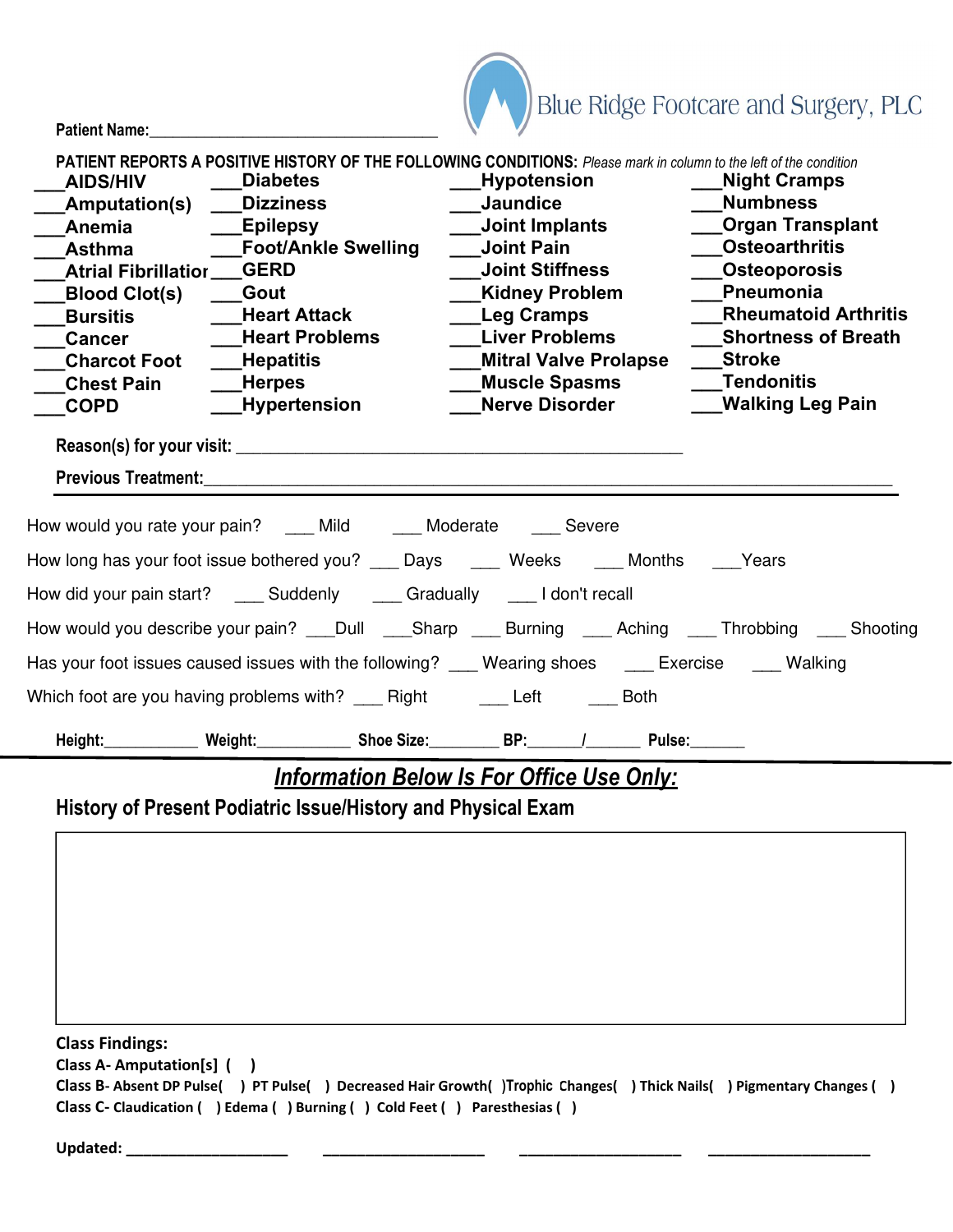#### **Consents and Releases** Name of Patient:

- 1. Consent for Treatment: This is to certify that I, the patient or the patient's legal representative, hereby consent to and authorize the administration and performance of all treatments and/or diagnostic services which, in judgement of  $\tt Theodore Mckee$  DPM, the podiatrist, may be considered necessary or advisable including the administration of blood products or derivatives. I am aware that the practice of medicine and surgery is not an exact science and I acknowledge that no guarantees have been made to me as a results of examination, treatment, surgery, and/or diagnostic services to be performed.
- 2. **Permission for Release of Medical Information** : I hereby authorize Blue Ridge Footcare and Surgery, PLC to release any and all information obtained in the patient's medical record which may be requested by my insurance company or other third party payer in order to compete the processing of the patient's claim for benefits.
- 3. **Assignment of Benefits** : I hereby assign to Blue Ridge Footcare and Surgery, PLC to the extent necessary to satisfy the patient's outstanding indebtedness, if any, all sums payable by the patient pursuant to any health benefits policy, policy of insurance including, but not limited to: health, liability, uninsured, or underinsured motorist, workers compensation, or medical payment insurance and/or pursuants to any settlement or judgement arising out of or related to any incident which caused the patient's need for medical or surgical treatment. I understand and agree that neither Blue Ridge Footcare and Surgery, PLC, nor its physicians have any obligations to collect benefits covered by this assignment other than benefits payable by a health maintenance organization or patient responsibility amounts. **For Medicare Patients:** "I request that payment of authorized Medicare benefits be made on my behalf to Blue Ridge Footcare and Surgery, PLC for any services furnished to me by my podiatric physician. I authorize any holder of medical information about me to release to the Health Care Financing Administration and its agents any information needed to determine these benefits or the benefits payable for related services."
- 4. Notice of Deemed Consent for HIV, Hepatitis B/C and Blood Testing: I understand and acknowledge that Virginia Code 32.1-45.1 authorizes health care providers to test patients for HIV antibodies as well as Hepatitis B and C when the health care provider or any person employed by or under the direction of the health care provider is exposed to the bodily fluids of patients in a manner which may transmit blood borne pathogens. Pursuant to this law, the patient will be deemed to have consented to such testing and to have consented to the release of test results to the health care provider who may have been exposed. Positive test results will be disclosed as medically necessary for the patient's treatment or as required or permitted by law. I understand that the patient will be given an opportunity to have appropriate counseling in connection with such test results. The patient will make the provider aware per state law is they are positive for HIV, Hepatitis B or C.
- 5. Use of Specimens and Tissues: I hereby authorize Blue Ridge Footcare and Surgery, PLC to retain, photograph, preserve for scientific or teaching purposes, or dispose of at its convenience, any specimens taken from the patient's body during operation or procedure.
- 6. Financial Policy: Payment is requested at time of service, unless prior arrangements have been made. In the event that my account is turned over for collections, I agree to pay all costs related to collection, including court costs and 25% attorney fees that may ensue from collection proceedings. Any amounts that are patient responsibility will be collected at the time of service per our Office Financial Policy, which will be reviewed and signed by the patient.

**Purpose of Content:** By signing this form, you will consent to our use and disclosure of your protected health information to carry out treatment, payment activities and healthcare operations.

Notice of Privacy Practices: You have the right to read our Notice of Privacy Practices (NPP) before you decide whether to sign this consent. Our notice provides a description of our treatment, payment activities and health care operations, of the uses and disclosures we may make of your protected health information (PHI), and of other important matters about your PHI. A copy of our notices is posted and a copy will be provided to the patient upon request. We encourage you to read it carefully and completely before signing this Consent. We reserve the right to change our privacy practices as described in our NPP. If we change our privacy practices, we will issue a revised NPP, which will contain the changes. Those changes may apply to any of your PHI we maintain. *You may obtain a copy of our NPP, including any revisions, by contacting: Dr. Theodore B. McKee, 111 Fairway Lane, Staunton, VA 24401 Phone# 540-885-8891 or Fax# 540-885-0016.*

Right to Revoke: You will have the right to revoke this Consent at any time by giving us written notice of your revocation submitted to the office. Please understand that revocation of the consent will not affect any action we took in reliance on the consent before we received your revocation, and that we may decline to treat your or to continue treating you if you revoke this consent. I have had full opportunity to read and consider the contents of this consent form and the Notices of Privacy Practices. I understand that by signing this form, I am giving my consent to your use and disclosure of my protected health information to carry out treatment, payment activities, and healthcare operations. I acknowledge receipt of having received a copy of the Notice of Privacy Practices.

| Patient Signature: | Date: |
|--------------------|-------|
|                    |       |
| Witness            | Date: |

**I grant permission to receive and discuss my protected health and financial information with this office to the following person(s)**

Name:\_\_\_\_\_\_\_\_\_\_\_\_\_\_\_\_\_\_\_\_\_\_\_\_\_\_\_\_\_\_\_\_\_\_\_\_\_\_\_ Relationship:\_\_\_\_\_\_\_\_\_\_\_\_\_\_\_\_ POA: yes / no Name:\_\_\_\_\_\_\_\_\_\_\_\_\_\_\_\_\_\_\_\_\_\_\_\_\_\_ Is this your Power of Attorney?\_\_\_\_\_\_\_\_\_\_\_\_

 **By checking this box, I grant Blue Ridge Footcare and Surgery, PLC permission to leave voicemails and/or text reminders to the number provided.** 

**I grant Blue Ridge Footcare and Surgery, PLC to retrieve my prescription history.**